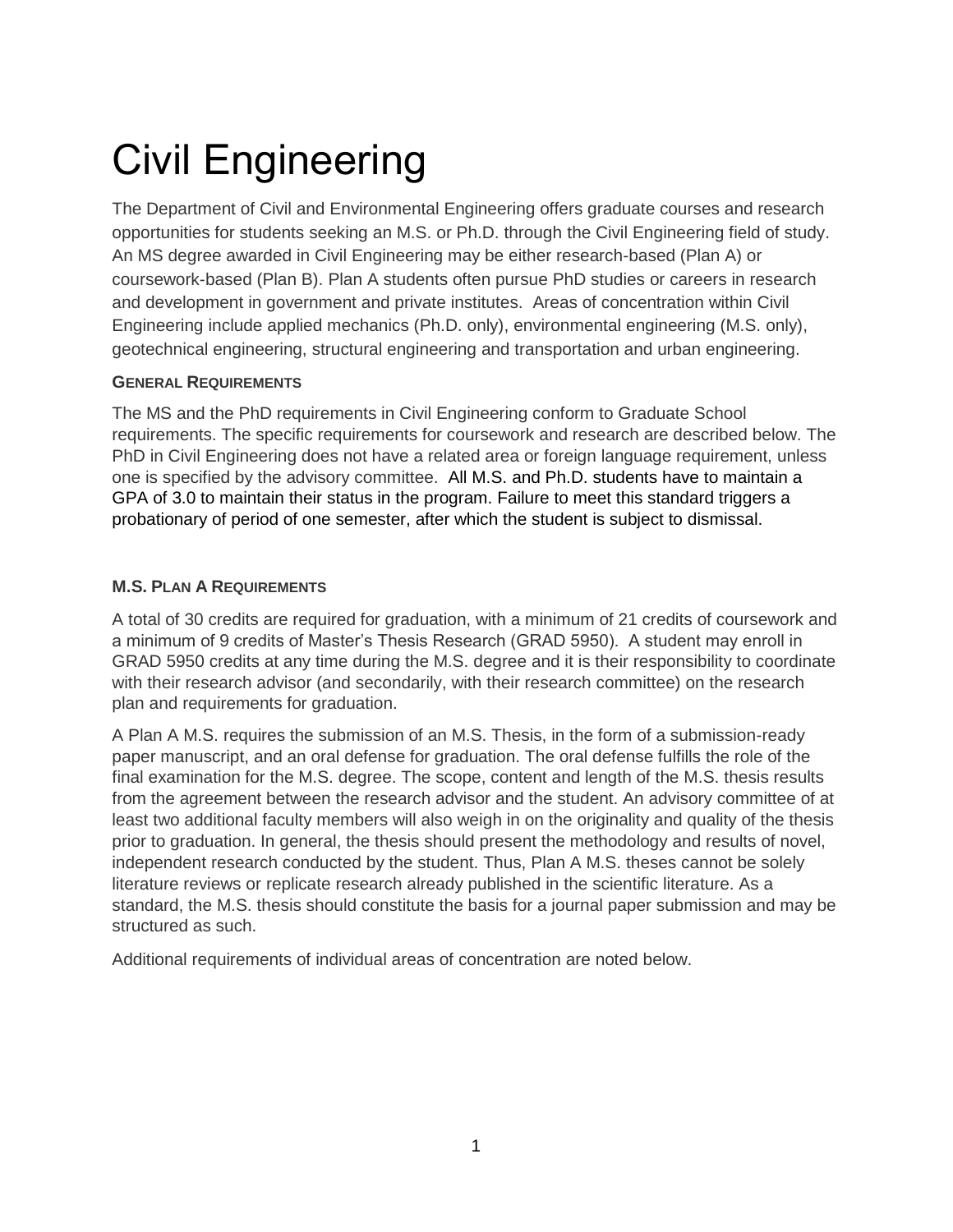## **Environmental Engineering**

The Environmental Engineering concentration conforms to the guidelines of the Environmental Engineering Field of Study [\(http://gradcatalog.uconn.edu/fields-of-study/environmental](http://gradcatalog.uconn.edu/fields-of-study/environmental-engineering/)[engineering/\)](http://gradcatalog.uconn.edu/fields-of-study/environmental-engineering/). All MS students are required to take the following core courses:

- ENVE 5310 Environmental Transport Phenomena
- ENVE 5320 Quantitative Methods for Engineers

The remaining courses may be related to one of the three areas of concentration (atmospheric processes, hydrogeosciences and water resources management, and contaminant fate and resource recovery) in consultation with the advisor.

## **Geotechnical Engineering**

To earn the M.S. Plan A degree in Geotechnical Engineering, all students must have completed five of the following eight courses:

- CE 5541 Advanced Soil Mechanics
- CE 5542 Earthquake Engineering
- CE 5543 Advanced Foundation Design
- CE 5530 Geoenvironmental Engineering
- ENVE 5830 Groundwater Flow Modeling
- ENVE 5821 Vadose Zone Hydrology
- CE 5122 Advanced Mechanics of Materials
- CE 5164 Finite Elements I

The remaining courses may be selected in consultation with the advisor.

#### **Structural Engineering**

To earn the M.S. Plan A degree in Structural Engineering, all students must:

- Have completed a minimum of 21 credits of advanced coursework, of which at least 18 credits must be at the graduate level.
- Completed three core courses:
	- o CE 5122 (Advanced Mechanics of Materials),
	- o CE 5164 (Finite Elements I), and
	- o CE 5610 (Advanced Reinforced Concrete Structures) or CE 5620 (Advanced Steel Structures).
- No more than 3 credits may be taken as independent study.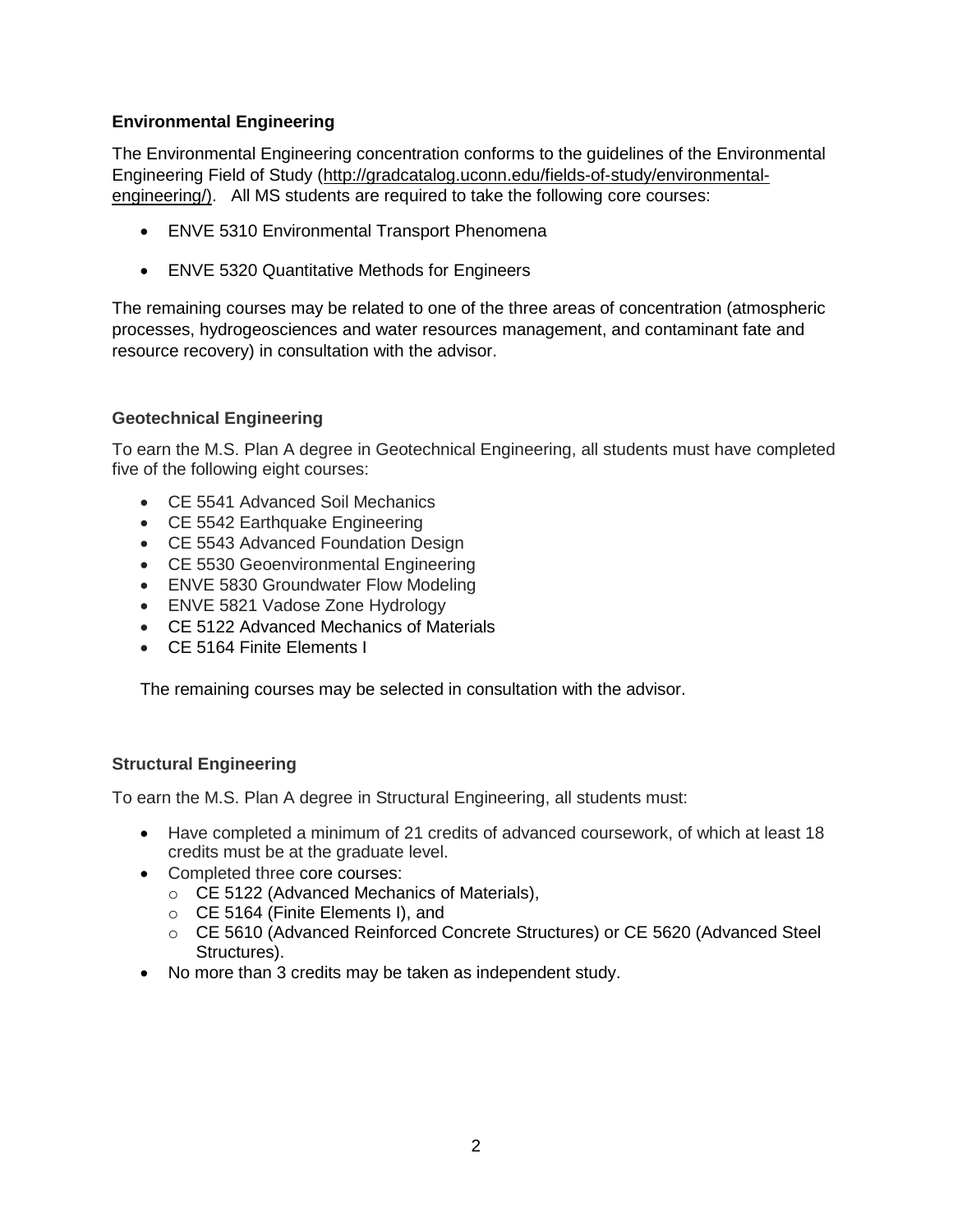# **Transportation and Urban Engineering**

To earn the M.S. Plan A degree in Transportation and Urban Engineering, all students must have completed:

- CE 5710 Case Studies in Transportation Engineering (3 credits)
- Two of the following four courses (6 credits):
	- o CE 5720 Street and Highway Design
	- o CE 5730 Transportation Planning
	- o CE 5740 Traffic Engineering Characteristics
	- o CE 5750 Pavement Design
- One or more courses in Civil Engineering in the Transportation and Urban Engineering specialization (minimum 3 credits)
- Two or more courses outside of Civil Engineering / Transportation and Urban Engineering (minimum 6 credits)
- If the student's prior degrees are in an area other than civil engineering with a focus on transportation (or equivalent), the following background preparation courses are required if not previously taken:
	- o CE 2251 Probability and Statistics in CEE
	- o CE 2710 Transportation Engineering
	- o MATH 2110Q Multivariable calculus
- Students must register for and attend CE 5030 Seminar in Transportation and Urban Engineering every semester in which they are either enrolled for 9 or more credits or supported by a graduate assistantship.
- The remaining courses may be selected in consultation with the advisor.

# **M.S. PLAN B REQUIREMENTS**

A total of 30 credits are required for plan B Master's, with a minimum of 27 credits of coursework in Civil Engineering or a related area. The remaining credits may be used towards a research project as CE 5020: Independent Graduate Study in Civil Engineering or ENVE 5020 Graduate Independent Study in Environmental Engineering for the Environmental Engineering concentration.

Additional requirements of individual areas of concentration are noted below.

# **Environmental Engineering**

The Environmental Engineering concentration conforms to the guidelines of the Environmental Engineering Field of Study. A minimum of 27 credits of coursework is required in Environmental Engineering or related area. The remaining credits may be used towards additional courses or towards a research project as Graduate Independent Study in Environmental Engineering (ENVE 5020). All MS students are required to take the following core courses:

- ENVE 5310 Environmental Transport Phenomena
- ENVE 5320 Quantitative Methods for Engineers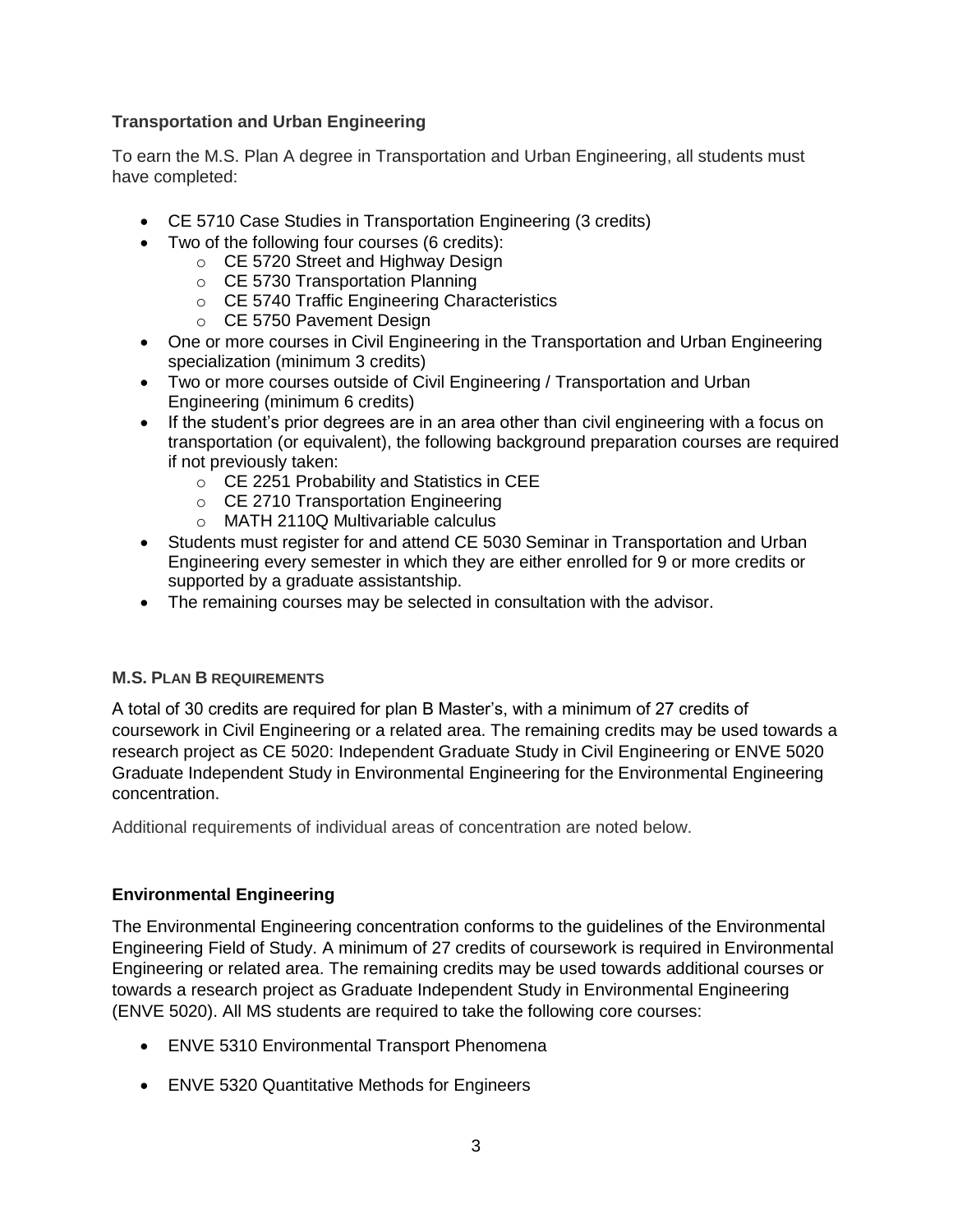The remaining courses may be related to one of the three areas of concentration (atmospheric processes, hydrogeosciences and water resources management, and contaminant fate and resource recovery) in consultation with the advisor.

The final examination for a plan B Master's is an oral or written exam on three core courses of Environmental Engineering: ENVE 5310 and two additional ENVE courses selected by the student. The exam will take place in the final semester before graduation and it will be administered by the advisory committee that will sign the Plan of Study and the Report on the Final Examination

# **Geotechnical Engineering**

To earn the M.S. Plan A degree in Geotechnical Engineering, all students must have completed five of the following eight courses:

- CE 5541 Advanced Soil Mechanics
- CE 5542 Earthquake Engineering
- CE 5543 Advanced Foundation Design
- CE 5530 Geoenvironmental Engineering
- ENVE 5830 Groundwater Flow Modeling
- ENVE 5821 Vadose Zone Hydrology
- CE 5122 Advanced Mechanics of Materials
- CE 5164 Finite Elements I

The remaining courses may be selected in consultation with the advisor.

#### **Structural Engineering**

To earn the M.S. Plan B degree in Structural Engineering, all students must have completed:

- Three core courses:
	- o CE 5122 (Advanced Mechanics of Materials),
	- o CE 5164 (Finite Elements I), and
	- o CE 5610 (Advanced Reinforced Concrete Structures) or CE 5620 (Advanced Steel Structures).
- Three credits of CE 5020: Independent Graduate Study in Civil Engineering used toward the execution of a research project.

#### **Transportation and Urban Engineering**

To earn the M.S. Plan B degree in Transportation and Urban Engineering, all students must have completed:

- CE 5710 Case Studies in Transportation Engineering (3 credits)
- Two of the following four courses (6 credits):
	- o CE 5720 Street and Highway Design
		- o CE 5730 Transportation Planning
		- o CE 5740 Traffic Engineering Characteristics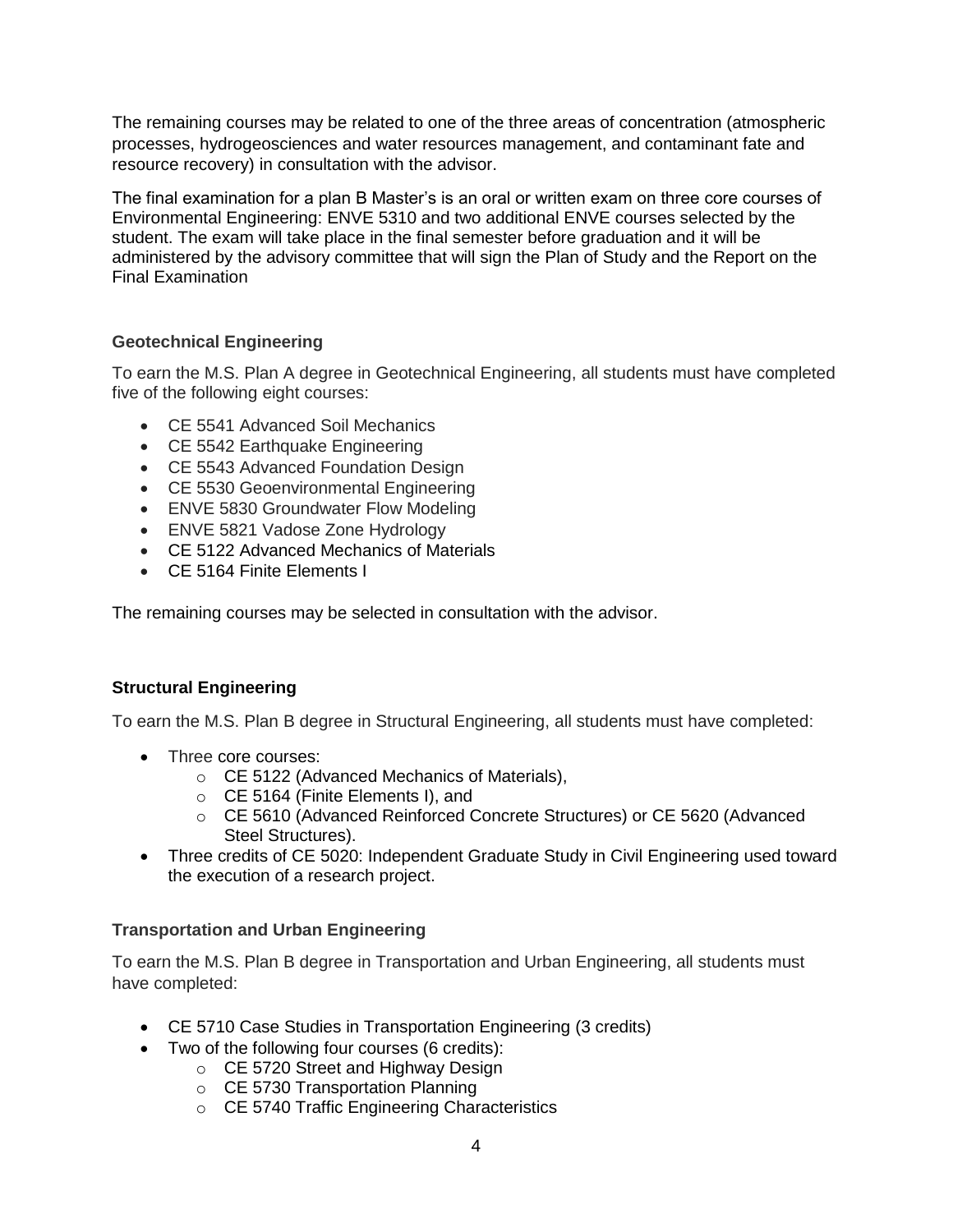- o CE 5750 Pavement Design
- One or more courses in Civil Engineering in the Transportation and Urban Engineering specialization (minimum 3 credits)
- Two or more courses outside of Civil Engineering / Transportation and Urban Engineering (minimum 6 credits)
- If the student's prior degrees are in an area other than transportation, the following background preparation courses are required if not previously taken:
	- o CE 2251 Probability and Statistics in CEE
	- o CE 2710 Transportation Engineering
	- o MATH 2110Q Multivariable calculus
- Students must register for and attend CE 5030 Seminar in Transportation and Urban Engineering every semester in which they are either enrolled for 9 or more credits or supported by a graduate assistantship.
- Three credits of CE 5020: Independent Graduate Study in Civil Engineering used toward the execution of a research project.
- The remaining courses may be selected in consultation with the advisor.

#### **PH.D. REQUIREMENTS**

#### **Coursework**

If a student is admitted to the Ph.D. program with only a B.S. degree, at least 30 credits of coursework are required. If the student has a M.S. degree, the minimum requirement is 15 credits. Students are also required to complete at least 15 credits of GRAD 6950 in addition to coursework requirements.

Additional requirements of individual areas of concentration are noted below.

#### **Applied Mechanics**

In addition to the general requirements of the Graduate School as outlined in the Graduate School Catalog, each student must meet the requirements described below as well as complete and successfully defend a dissertation to earn the Applied Mechanics Ph.D.

- Have completed a minimum of 45 credit hours in post-baccalaureate coursework.
- Completed three core courses:
	- o CE 5122 (Advanced Mechanics of Materials),
	- o CE 5164 (Finite Elements I), and
	- o CE 5610 (Advanced Reinforced Concrete Structures) or CE 5620 (Advanced Steel Structures).
- No more than 3 credits may be taken as independent study.

#### **Structural Engineering**

To earn the Ph.D. degree in Structural Engineering, all students must have completed:

- A minimum of 45 credit hours in post-baccalaureate coursework.
- Three core courses: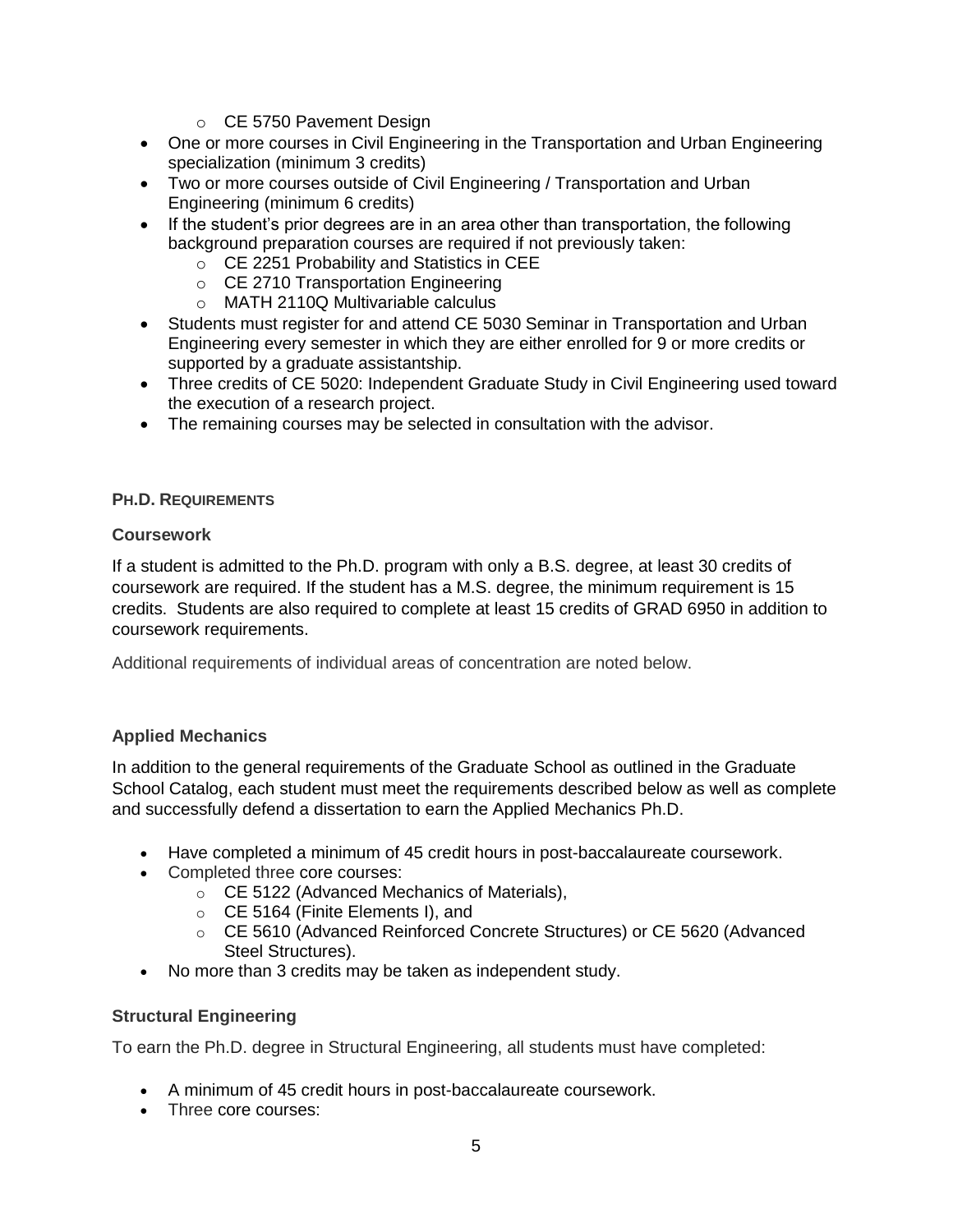- o CE 5122 (Advanced Mechanics of Materials),
- o CE 5164 (Finite Elements I), and
- o CE 5610 (Advanced Reinforced Concrete Structures) or CE 5620 (Advanced Steel Structures).
- No more than 3 credits may be taken as independent study.

## **Transportation and Urban Engineering**

To earn the Ph.D. degree in Transportation and Urban Engineering, all students must have completed:

- CE 5710 Case Studies in Transportation Engineering (3 credits)
- Two of the following four courses (6 credits):
	- o CE 5720 Street and Highway Design
	- o CE 5730 Transportation Planning
	- o CE 5740 Traffic Engineering Characteristics
	- o CE 5750 Pavement Design
- One or more courses in Civil Engineering in the Transportation and Urban Engineering specialization (minimum 3 credits)
- Two or more courses outside of Civil Engineering / Transportation and Urban Engineering (minimum 6 credits)
- If the student's prior degrees are in an area other than transportation, the following background preparation courses are required if not previously taken:
	- o CE 2251 Probability and Statistics in CEE
	- o CE 2710 Transportation Engineering
	- o MATH 2110Q Multivariable calculus
- Students must register for and attend CE 5030 Seminar in Transportation and Urban Engineering every semester in which they are either enrolled for 9 or more credits or supported by a graduate assistantship.

The advisory committee may substitute the above with equivalent courses. The remaining credits may be taken in one of the three areas of concentration with courses selected in consultation with the advisory committee.

#### **General Examination**

The General Exam is taken after the student has completed at least 12 credits of coursework (with a M.S.) or 18 credits of coursework (with a B.S.). An approved Plan of Study must be filed with the Graduate School before the general exam can be taken. The Civil Engineering field of study administers the General Exam as an oral and written examination to test student mastery of core concepts appropriate to the areas of concentration and student ability to integrate concepts across disciplinary areas.

#### **Dissertation Proposal**

The dissertation proposal is a document that outlines the proposed research for the dissertation and has to be compiled and approved before the research is well underway. It is recommended that the dissertation proposal is submitted for approval in the semester following a student